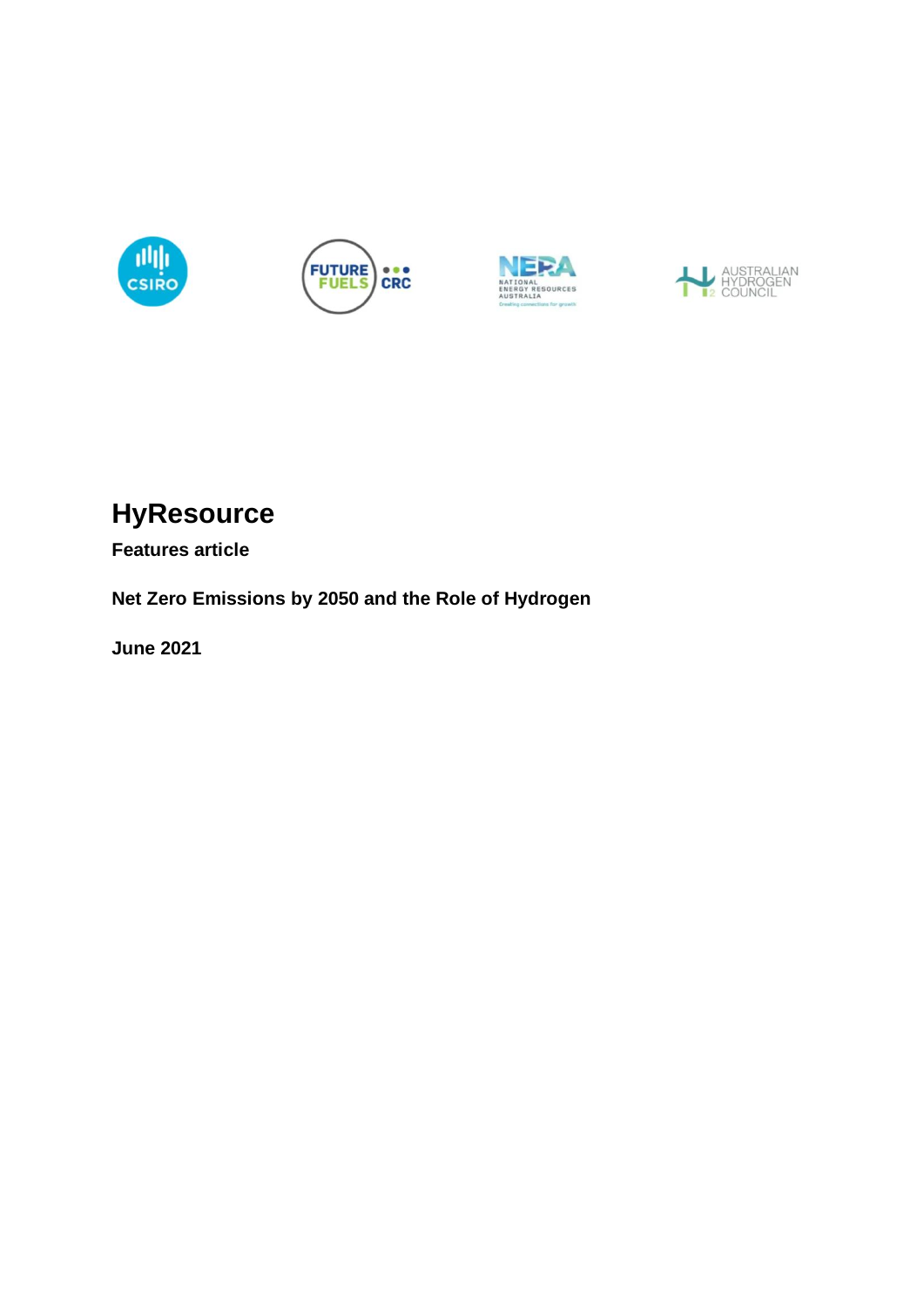HyResource is a website collaboration between National Energy Resources Australia (NERA), CSIRO, Australian Hydrogen Council and Future Fuels CRC. It acts as a single source of information on key hydrogen-related organisations, policies and projects in Australia (with supporting information on New Zealand) .

This report is prepared for information purposes. It is prepared on the basis that it is as accurate as possible. While care is taken in preparation of the information, and it is provided in good faith, it does not guarantee that the information is totally reliable, accurate or complete. No responsibility is accepted for the persistence, reliability or accuracy of URLs referred to in this report and no guarantee is offered that any content on such websites is, or will remain, accurate or appropriate. Accordingly, the information contained in this report should not be relied upon solely in making investment or commercial decisions.

The principal author of the report is Peter Grubnic: [peter.grubnic@futurefuelscrc.com.](mailto:peter.grubnic@futurefuelscrc.com)

The information in this report is current as of early June 2021.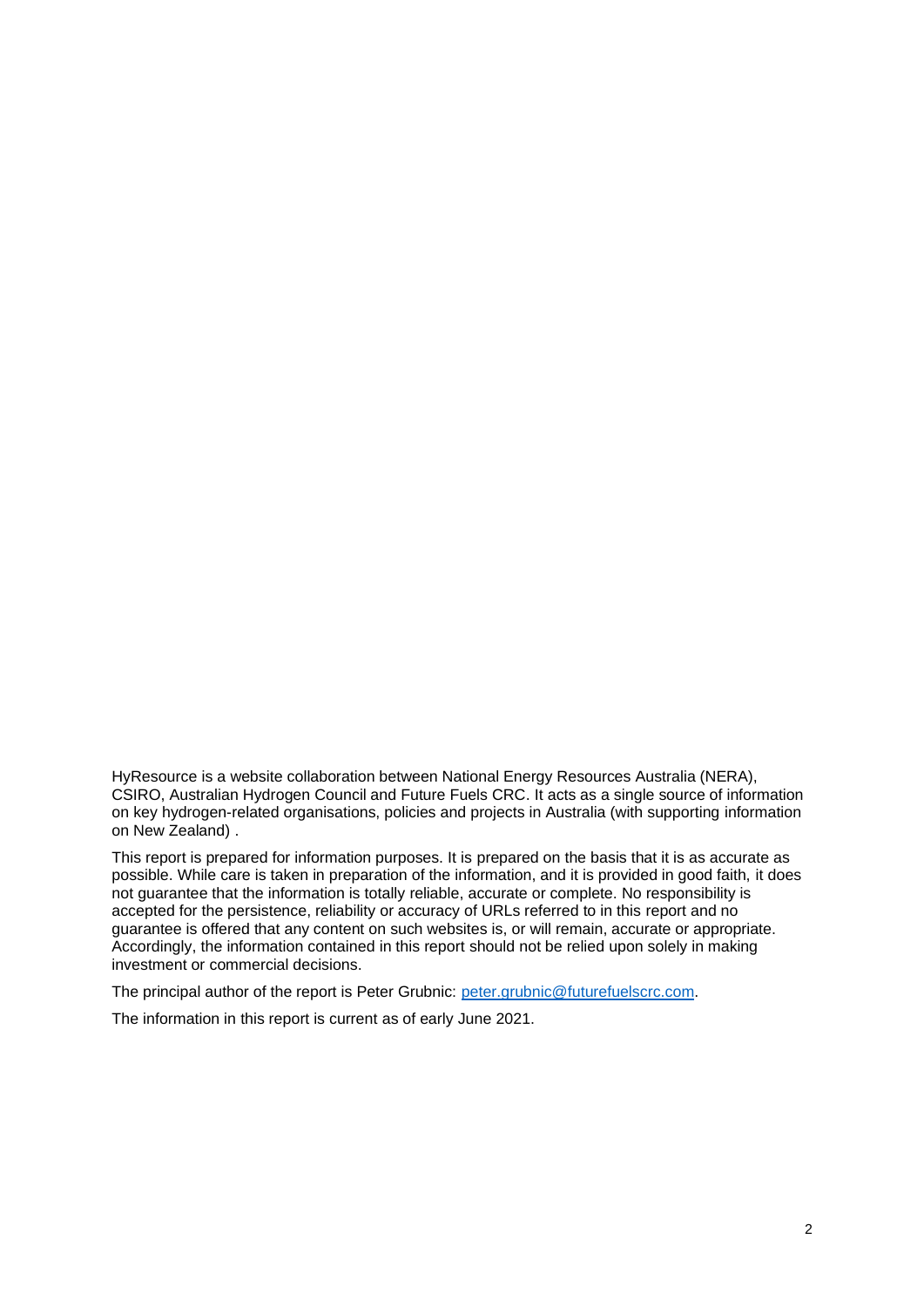# **Net Zero Emissions by 2050 and the Role of Hydrogen**

## **Introduction**

As we approach the mid-way point of 2021 it is useful to reflect on several key reports released in 2021 that deal with the ambition of reaching net zero  $(CO<sub>2</sub>)$  emissions by 2050, and the role that hydrogen can play in such an ambition.

The two most important 'flagship' reports that discuss the implications of reaching net zero emissions by 2050 for global energy markets are:

- International Renewable Energy Agency (IRENA, March 2021): World Energy [Transitions Outlook: 1.5°C](https://www.irena.org/publications/2021/March/World-Energy-Transitions-Outlook) Pathway: Preview.
- International Energy Agency (IEA, May 2021): Net Zero by 2050: A Roadmap for the [Global Energy Sector.](https://www.iea.org/reports/net-zero-by-2050)

The IRENA report is a 54 page summary exposition of the 'contours' of an energy pathway and actions required to keep on a 1.5°C climate pathway, which the report highlights as being consistent with reaching net zero emissions by 2050 (p.9).

The IEA report is a detailed 224 page outline of the 'essential conditions' consistent with global energy markets reaching net zero emissions by 2050, as well as describing the sectoral pathways, wider impacts and key uncertainties of such an approach.

Immediately after release of the IEA Roadmap, the G-7 Ministers responsible for Climate and Environment met virtually on 20-21 May 2021 and issued an extensive [Communique](https://www.gov.uk/government/publications/g7-climate-and-environment-ministers-meeting-may-2021-communique/g7-climate-and-environment-ministers-communique-london-21-may-2021?utm_source=SendGrid&utm_medium=Email&utm_campaign=IEA+newsletters) which included, amongst other things, a commitment '…to submitting long-term strategies (LTSs) that set out concrete pathways to net zero GHG emissions by 2050 as soon as possible, making utmost efforts to do so by COP26.'

### **Why these net zero emissions by 2050 reports are important**

Firstly, it is useful to make clear what these report are not, so as to better understand their real importance. The reports do not purport to show *the* pathway to net zero emissions by 2050 as recommended by IRENA or the IEA. Rather, they present *a* possible pathway, one of many, that these organisations have deemed to present as a 'main scenario' (for want of a better expression). 1

There is therefore lesser benefit in dissecting the merits or demerits of specific points arising from the individual pathway options presented. The importance of these reports comes in several forms and include:

- Greater clarity on the *practical implications* (not just for the energy sector but for the global economy as a whole) of delivering the ambition of net zero emissions by 2050.
- Greater appreciation of (a) the extent and urgency of the broader set of actions required for an *accelerated* transformation of the energy sector, (b) the types of behavioural changes that society along with the priority actions that governments would need to implement, and (c) the critical path factors that can support or constrain achievement of the ambition.
- Provision of a set of guideposts (or markers) by which performance in reaching the ambition of net zero emissions by 2050 can be judged.

 $1$  A range of global scenarios consistent with net zero emissions by 2050 are included in the Intergovernmental Panel on Climate Change (IPCC) report [Global Warming of 1.5°C. An IPCC](https://www.ipcc.ch/sr15/)  [Special Report](https://www.ipcc.ch/sr15/) (2018). A [recent](https://www.woodmac.com/horizons/reversal-of-fortune-oil-and-gas-prices-in-a-2-degree-world?promo_name=horizonsapril21&promo_creative=roadblock) scenario modelling exercise (as just one other example) focussed on impacts for the oil and gas industry of limiting the global temperature increase to 2°C.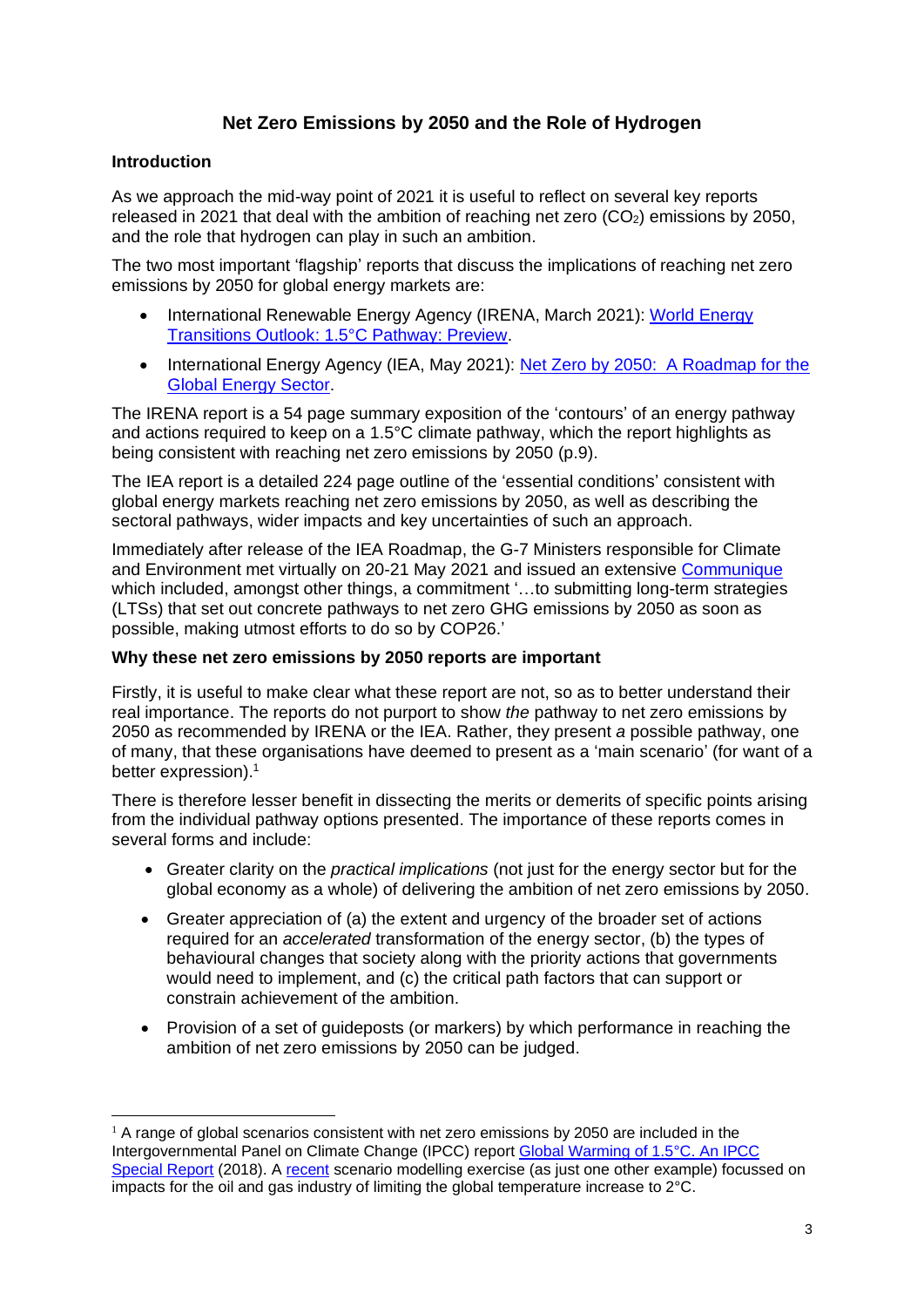The ambition of the global economy reaching net zero emissions by 2050 should be framed in an historical context.

There is a not inconsiderable amount of academic literature that has examined the speed at which transformation of an energy system can take place, and while it is challenging to summarise this output, a simplistic interpretation suggests that, *based on past experience*, a complete global transition to a low-carbon economy would require in excess of 50 years (at a minimum $)^2$ 

When considered in this historical perspective, acceleration of the global energy system transformation (or, put another way, the time-scale compression of such a transformation) included in these reports is very considerable (unprecedented or unparalleled is probably a more accurate descriptor).

### **Net zero emissions by 2050 –common threads**

Under the IEA and IRENA 'main scenarios', annual global energy-related and industrial process  $CO<sub>2</sub>$  emissions, presently at around 35 billion tonnes, fall to between 20-25 billion tonnes by 2030 and to net zero by 2050 (when use of  $CO<sub>2</sub>$  removal technologies supports net zero emissions to be reached).<sup>3</sup>

By 2030, annual CO<sub>2</sub> emissions are between 10-15 billion tonnes below present levels, a *reduction of approximately 30-40 per cent in the next decade.* To invoke the historical perspective, this compares with a rise in the annual rate of  $CO<sub>2</sub>$  emissions of around 15 per cent since 2010.

While there may be multiple pathways to reach net zero emissions by 2050, there is convergence on the 'areas of focus' - the major global trends (or key pillars of decarbonisation) are consistent across the 'main scenarios':

- **Improved energy efficiency (and conservation behaviours)**: the IEA 'main scenario' indicates the rate of annual energy intensity improvement for total energy supply would need to rise from 1.6 per cent in recent years to over 4 per cent in the period 2020-2030 to 2.7 per cent in the twenty years thereafter.
- **Renewables deployment**: both 'main scenarios' envisage the share of renewables in total electricity generation globally to be at around 90 per cent in 2050 (versus less than 30 per cent presently).<sup>4</sup> This reflects in part the rapid electrification of end-use applications (see below) and the growth in renewable-based hydrogen production.
- **Electrification of end-use sectors**: electrification intensifies in industry, buildings and transport, especially after 2030 and electricity becomes the main energy carrier; both 'main scenarios' have the electricity share of final energy consumption at around 50 per cent in 2050 (vs 20 per cent at present). In the IEA 'main scenario', by 2050, around 85 per cent of the car fleet is electrified globally (with the remainder being hydrogen-powered vehicles) compared to one per cent at present.
- **Hydrogen (and its derivatives) deployment**<sup>5</sup> : hydrogen has a significant role to play in both 'main scenarios'; it is blended with natural gas in gas networks and offers decarbonisation options for industry and transport not easily met by electrification. By 2050, the combined share of hydrogen and hydrogen-based fuels account for 13 per

<sup>2</sup> *Benjamin K. Sovacool*, '*[How long will it take? Conceptualising the temporal dynamics of energy transitions'](https://www.sciencedirect.com/science/article/pii/S2214629615300827#bib0410)*, *Energy Research and Social Science, Volume 13, March 2016, Pages 202-215*, undertakes an extensive literature review and examines key issues in energy systems transitions.

<sup>3</sup> Present level emissions is the average of 2019 and 2020 levels (IEA p.199). China, the United States, India and the European Union (EU) 27 plus the United Kingdom account for around  $60$  [per cent](https://www.iea.org/data-and-statistics/data-browser/?country=WORLD&fuel=CO2%20emissions&indicator=CO2BySource) of global  $CO<sub>2</sub>$  emissions. <sup>4</sup> The IEA 'main scenario' indicates that the share of renewables in total electricity generation (roughly) doubles to 60 per cent in 2030 from present levels. The IEA 'main scenario' indicates that the share of renewables in global energy supply rises from around 12 per cent in 2020 to around 67 per cent in 2050.

<sup>5</sup> The main derivatives include e-ammonia and e-methanol.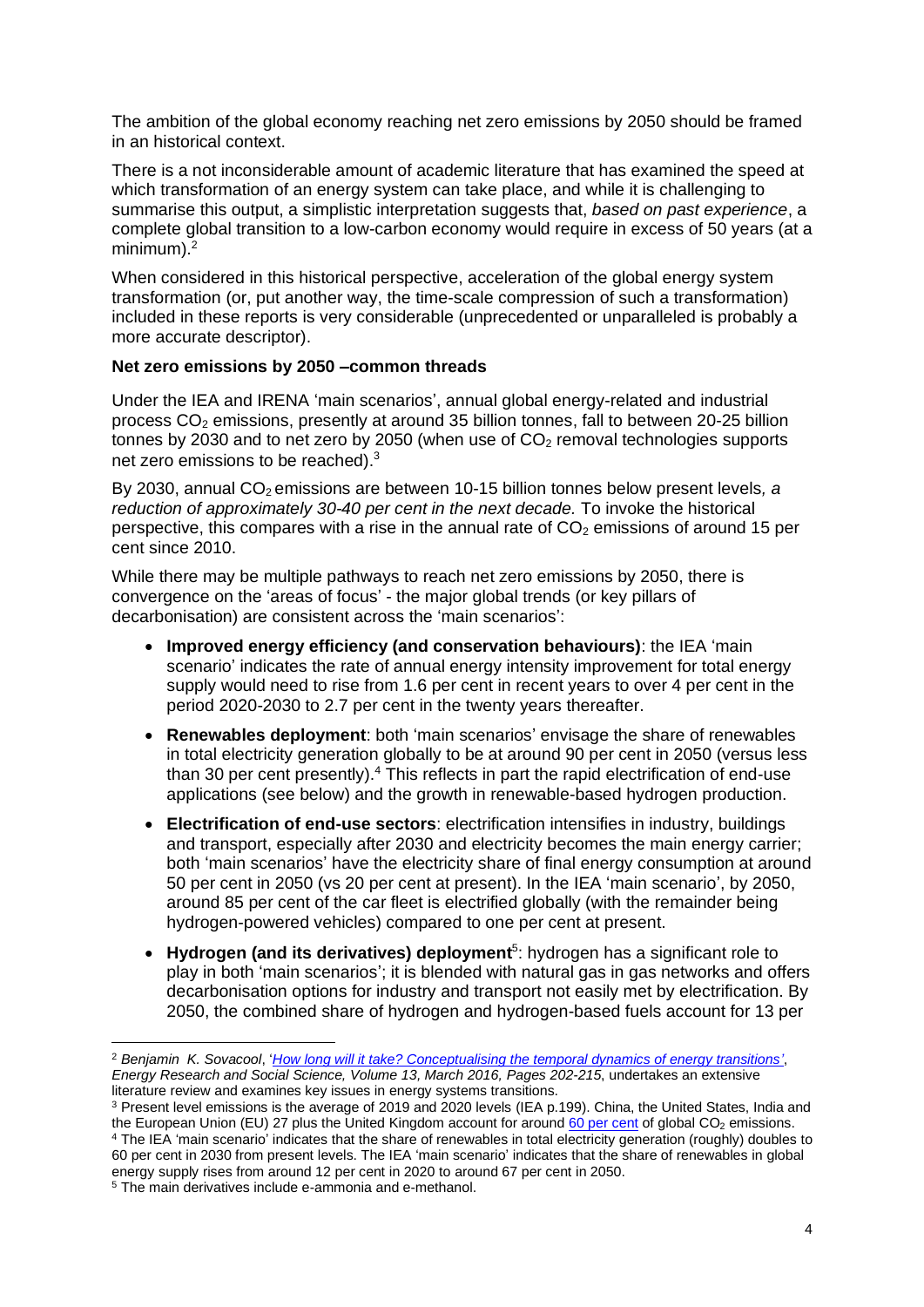cent of total final energy use worldwide (IEA) / 12 per cent of total final energy consumption globally (IRENA).<sup>6</sup>

• **Bioenergy and carbon capture utilisation and storage (CCS/CCUS) deployment**: both the IEA and ARENA 'main scenarios' suggest a significant role for these  $CO<sub>2</sub>$ reduction options in tackling emissions from 'residual' fossil fuel use and industrial processes. These technologies play an important role in power plants, co-generation plants and industry (mainly cement, chemicals, and iron and steel), blue hydrogen production, and with direct air capture, especially after 2030.<sup>7</sup>

It is noteworthy that net zero pathways evaluated for some key economies exhibit broadly similar threads to those noted above.<sup>8</sup> Of course the extent of application of each thread, and the timing of that application, will be dependent in large part on country or region specific circumstances, including economic capacity and natural resource endowment.<sup>9</sup>

#### **Net zero emissions by 2050 – the role of hydrogen**

The IRENA *World Energy Transitions Outlook (Preview)* identifies hydrogen and its derivatives as one of its six main components of  $CO<sub>2</sub>$  emissions abatement, accounting for 10 per cent of abatement by 2050. 10

The IEA *Net Zero by 2050 Roadmap*, in its Summary for Policy Makers, stresses that net zero by 2050 requires great leaps in clean energy innovation, with the biggest opportunities being advanced batteries, hydrogen electrolysers, and direct air capture (DAC).

*"Together, these three technology areas make vital contributions [to] the reductions in CO<sup>2</sup> emissions between 2030 and 2050 in our pathway. Innovation over the next ten years – not only through research and development (R&D) and demonstration but also through deployment – needs to be accompanied by the large-scale construction of the infrastructure the technologies will need. This includes new pipelines to transport captured CO<sup>2</sup> emissions and systems to move hydrogen around and between ports and industrial zones." (IEA, p.15)<sup>11</sup>*

Also in its Summary for Policy Makers, hydrogen 'markers' are clearly identified in graphical representations of key milestones in the presented pathway to net zero emissions by 2050.

The versatility of hydrogen and its derivatives is evident with hydrogen/hydrogen-based fuels included as an important  $CO<sub>2</sub>$  emissions mitigant across several sectors – electricity, industry, transport and (to a lesser extent) buildings. In the IEA report, the word hydrogen is mentioned 440 times across all main chapters.<sup>12</sup>

Aggregate deployment milestones for hydrogen and hydrogen-based fuels are shown below. Unless otherwise noted, the subsequent information is based on the *IEA Net Zero by 2050 Roadmap* (which is 'directionally' consistent with key markers identified in the IRENA *World Energy Transitions Outlook: Preview)*.

<sup>6</sup> This compares with a negligible amount at present.

<sup>7</sup> The IEA report notes that fossil fuel-based CCS/CCUS projects face deployment challenges and has evaluated a low CCUS case (150 million tonnes capture of emissions from fossil fuels in 2050 vs 3,600 million tonnes capture in the 'main scenario'); it is estimated that an additional cumulative investment of US\$15 trillion would be needed to reach net zero emissions by 2050 in this low CCUS case (compared to the 'main scenario').

<sup>&</sup>lt;sup>8</sup> In the case of the US, for example, a notable recent examination of pathways to net zero emissions by 2050 is the Princeton Universit[y Net Zero America](https://netzeroamerica.princeton.edu/about) study (December 2020).

<sup>9</sup> There is less consensus in national pathways on the role of bioenergy and CCS/CCUS technologies in reducing emissions.

<sup>&</sup>lt;sup>10</sup> Compared to the IRENA reference Planned Energy Scenario (PES) where global CO<sub>2</sub> emissions are at around 37 billion tonnes in 2050.

<sup>11</sup> The IEA Roadmap notes that that the three technologies of advanced high-energy density batteries, hydrogen electrolysers and DAC are critical in enabling around 15 per cent of the cumulative emissions reductions between 2030 and 2050. (p.186)

<sup>12</sup> This compares with 336 for renewable/renewables, 74 for electrification, 83 for nuclear, and between 200-250 for each of bioenergy and CCUS.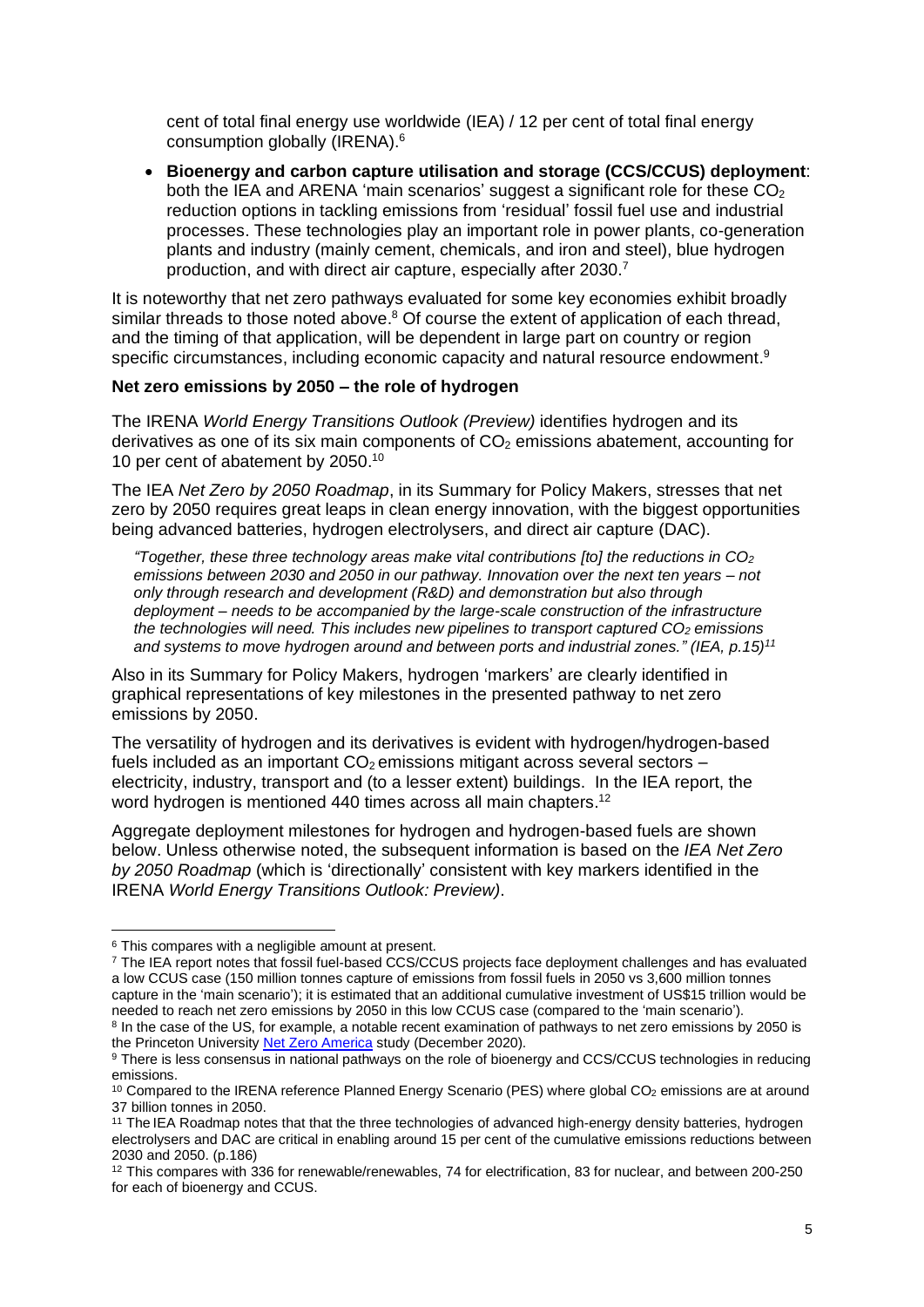|                                                                         | 2020         | 2030           | 2050      |
|-------------------------------------------------------------------------|--------------|----------------|-----------|
| <b>PRODUCTION PROFILE</b>                                               |              |                |           |
| Total production (million tonnes - Mt)                                  | 87           | 212            | 528       |
| Low-carbon hydrogen production                                          | 9            | 150            | 520       |
| share fossil-based with CCUS                                            | 95%          | 46%            | 38%       |
| share electrolysis-based                                                | 5%           | 54%            | 62%       |
| Merchant production                                                     | 15           | 127            | 414       |
| Onsite production                                                       | 73           | 85             | 114       |
| <b>CONSUMPTION PROFILE</b>                                              |              |                |           |
| Total consumption (Mt)                                                  | 87           | 212            | 528       |
| Transport, of which                                                     | 0            | 25             | 207       |
| hydrogen                                                                | 0            | 11             | 106       |
| ammonia                                                                 | 0            | 5              | 56        |
| synthetic fuels                                                         | 0            | 8              | 44        |
| Industry                                                                | 51           | 93             | 187       |
| Electricity, of which                                                   | 0            | 52             | 102       |
| hydrogen                                                                | 0            | 43             | 88        |
| ammonia                                                                 | 0            | 8              | 13        |
| Buildings & agriculture                                                 | 0            | 17             | 23        |
| Refineries                                                              | 36           | 25             | 8         |
| PLANT AND INFRASTRUCTURE PROFILE                                        |              |                |           |
| Electrolyser capacity (GW)                                              | $<$ 1        | 850            | 3,585     |
| Electricity demand for hydrogen-related production (TWh)                | $\mathbf{1}$ | 3,850          | 14,500    |
| CO <sub>2</sub> captured from hydrogen production (Mt CO <sub>2</sub> ) | 135          | 680            | 1,800     |
| No. of export terminal at ports for hydrogen/ammonia trade              |              | 60             | 150       |
| Average cost of producing hydrogen from renewables (US\$/kg)            | $3.5 - 7.5$  | $1.5 - 3.5$    | $1 - 2.5$ |
| <b>KEY SECTORAL INDICATORS</b>                                          |              |                |           |
| Hydrogen-based electricity generation (TWh)                             |              | 875            | 1,713     |
| Hydrogen-based fuel share of global transport demand                    |              | $< 5\%$ *      | 28%       |
| Hydrogen refuelling units                                               | 540          | 18,000         | 90,000    |
| Industry hydrogen demand (Mt), of which                                 | 51           | 93             | 187       |
| Chemicals                                                               | 46           | 63             | 83        |
| <b>Steel</b>                                                            | 5            | 19             | 54        |
| Cement                                                                  | 0            | $\overline{2}$ | 12        |

# **Key deployment milestones for hydrogen and hydrogen-related fuels**

*Note: Hydrogen-based fuels are reported in million tonnes of hydrogen required to produce them \* This number is an interpolation based on graphical information in Figure 3.22, p.133 Source: IEA, Net Zero by 2050: A Roadmap for the Global Energy Sector, 2021, various pages*

The global hydrogen production ambition in a net zero by 2050 pathway represents a massive increase in production capability from the present megawatt levels, and even from recently announced targets; for example, in [A Hydrogen Strategy for a Climate-](https://research.csiro.au/hyresource/policy/international/european-commission/)[Neutral Europe](https://research.csiro.au/hyresource/policy/international/european-commission/) (July 2020), the European Commission includes a strategic objective of at least 40 GW of renewable hydrogen electrolysers installed in the EU by 2030 (and the production of up to ten million tonnes of renewable hydrogen).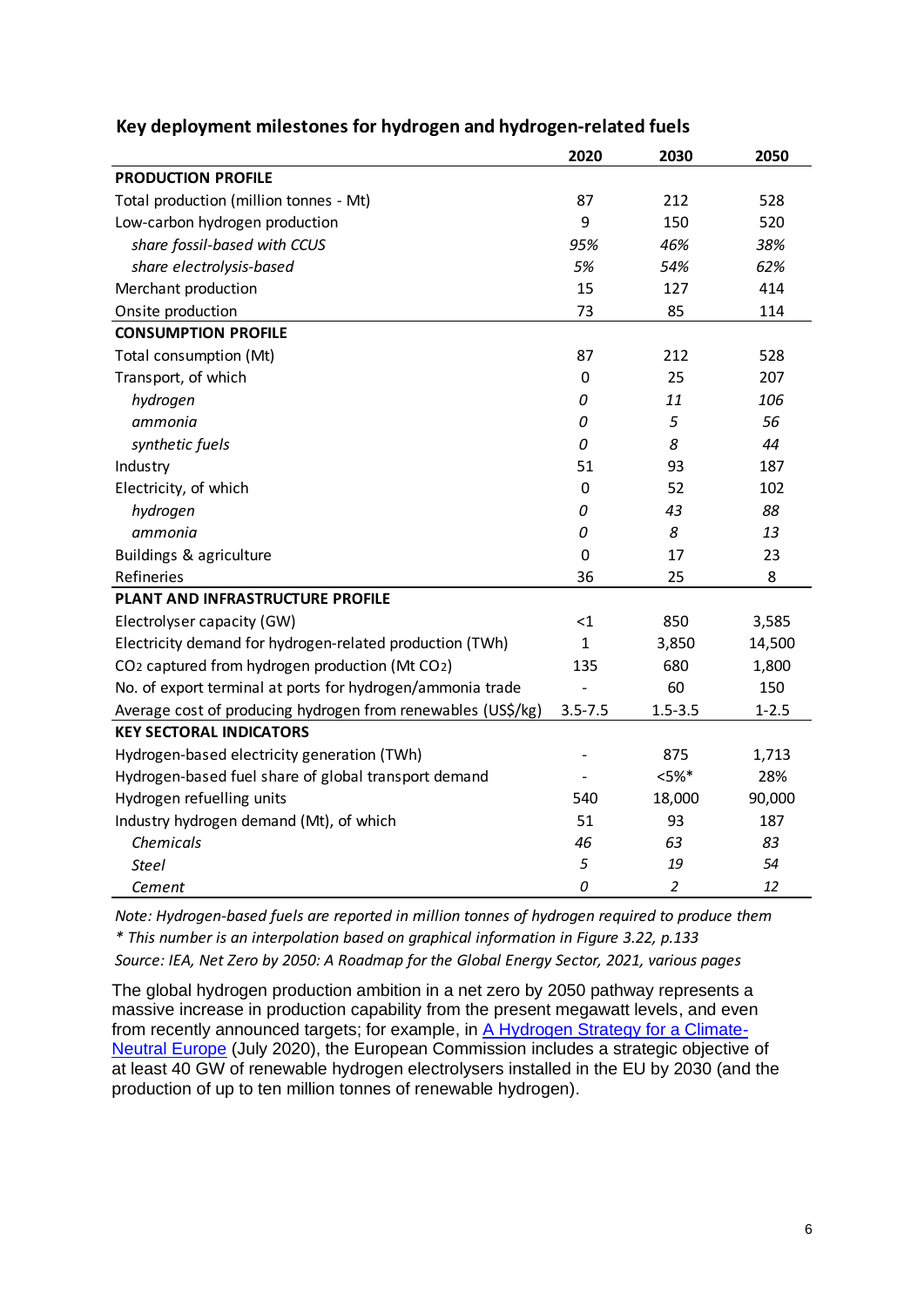Other metrics that illustrate the extent of uptake of hydrogen (and derivative fuels) in a net zero by 2050 pathway are scattered throughout the IEA Roadmap and include:

- The increase in gaseous hydrogen production between 2020 and 2030 is twice as fast as the fastest ten-year increase in shale gas production in the US (p.59)
- Merchant hydrogen produced using electrolysis requires around 12,000 TWh in 2050, which is greater than present total annual electricity demand of China and the US combined. (p.71)
- Hydrogen is increasingly blended with natural gas in gas networks; the global average blend in 2030 includes 15 per cent of hydrogen in volume terms. (p.75)
- There is a large increase in the installation of end-use equipment for hydrogen during the 2020s, including more than 15 million hydrogen fuel cell vehicles on the road by 2030. (p.75)
- Although hydrogen-based fuels provide only around 2 per cent of global electricity generation in 2050, this translates into very large volumes of hydrogen and makes the electricity sector an important driver of hydrogen demand. (p.76)
- Hydrogen provides around one-third of fuel use in trucks in 2050 (contingent on incentivisation/development of the necessary infrastructure by 2030) and hydrogen-based fuels provide more than 60 per cent of total fuel consumption in shipping. (p.76)
- In industry, around 60 per cent of heavy industry emissions reductions in 2050 is from technologies that are not ready for market today: many of these use hydrogen or CCUS. Each month from 2030, the world equips 10 new and existing heavy industry plants with CCUS, adds three new hydrogen-based industrial plants and adds 2 GW of electrolyser capacity at industrial sites. (p.99)
- By 2025, any gas boilers sold are capable of burning 100% hydrogen and the share of low-carbon gases (hydrogen, biomethane, synthetic methane) in gas distributed to buildings rises from almost zero to 10 per cent by 2030 to above 75 per cent by 2050. (p.146)
- Nearly 40 per cent of hydrogen production in 2050 is from natural gas in facilities equipped with CCUS. (p.161)

In terms of uptake profile, the initial focus is to convert existing uses to low-carbon hydrogen – noteworthy is use in gas blending and electricity, which together approach 100 million tonnes global use in 2030 from a negligible amount in 2020. After 2030, lowcarbon hydrogen expands rapidly across a broader group of sectors. (p.75)

This expansion after 2030 is in large part dependent on a major acceleration in clean energy innovation. More than 75 per cent of the cumulative emissions reduction in the IEA 'main scenario' related to hydrogen is from demand technologies not presently on the market. (p.96) This is especially relevant for emissions reduction in heavy industry.

### **Making the practical happen**

Such a heading for the subject matter under consideration offers potential for a thesislength discourse. Abstracting for the moment from the obvious funding/investment aspects (see IEA pp.81-82 and 153-155 and below for related reports), a few points related to the above metrics are worth noting:

• Manufacturing electrolysers at the rate required in the IEA 'main scenario' (an average annual capacity addition of around 80 GW per annum during the 2020s, higher after 2030) is a particular challenge given current manufacturing capacity, as is installing the associated electricity generation capacity.